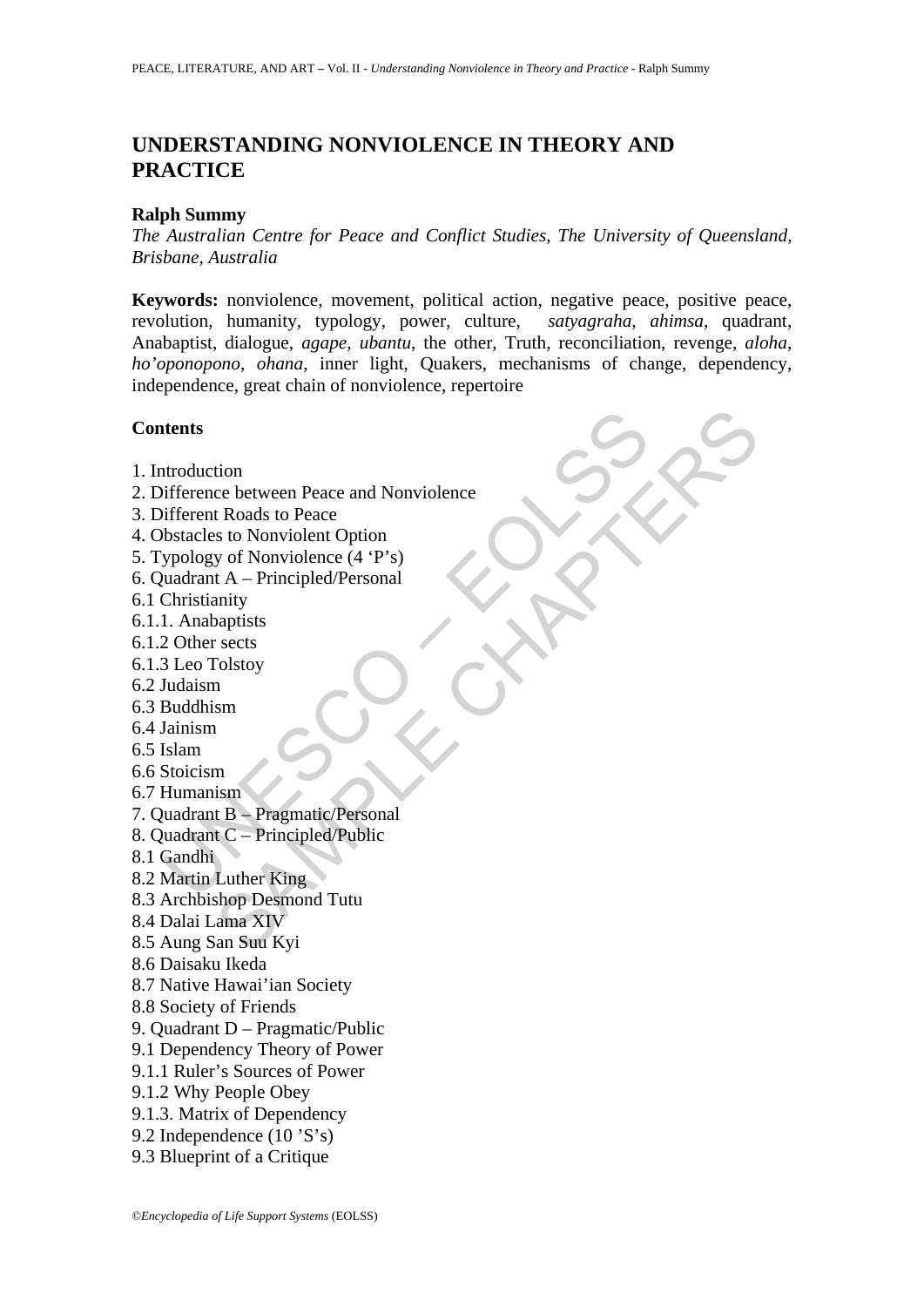10. Conclusion Glossary Bibliography Biographical Sketch

#### **Summary**

lay misconceptions about its meanings and processes. This comes<br>easing level of political activity is being conducted in the area of<br>ks of the nonviolent actions that have initiated policy changes in<br>al, gender and indige isomorphions about its meanings and processes. This comes at a time whe level of political activity is being conducted in the area of nonviolence, enouvolent actions that have initiated policy changes in the envirolment e This chapter examines the theory and dynamics of nonviolence by setting out four generic types. They are represented in quadrants formed out of two axes: an axis of public/personal and one of principled/pragmatic nonviolence. The quadrants are designed to make the concept and process of nonviolence more intelligible and meaningful to academics, students and public alike. Despite the expanding corpus of scholarship devoted to the subject, mainstream social science and the general public still display misconceptions about its meanings and processes. This comes at a time when an increasing level of political activity is being conducted in the area of nonviolence. One thinks of the nonviolent actions that have initiated policy changes in the environmental, racial, gender and indigenous fields. The downfall of many governments has been spearheaded by acts of nonviolent resistance, most recently in the Ukraine, Georgia, Serbia, South Africa, Eastern Europe, and the Philippines. With so many other conflicts caught in webs of upward spiralling violence, the time is long overdue to step back and probe deeply, in a systematic way, this more humane way of resolving our differences when the conventional channels of conducting politics appear to be blocked. Much excellent ground-breaking work has already been done by the doyen of the field, Gene Sharp, and his associates. However, their analysis, in my view, falls short in a couple of areas. Its focus is almost exclusively confined to nonviolence as a strategy and technique and as a binary power relationship between the ruler and his subjects. In my analysis I shall be exploring other dimensions of nonviolence (the principled/public, the principled/personal, and the pragmatic/personal domains, as well as Sharp's emphasis on the pragmatic/public). With regard to the latter, my investigation will look at the complexity of power relations—that is, the various spaces of power interactions that lie between the dichotomy of the ruler and the ruled—and suggest the need for some modification.

*The belief in nonviolence, if it is ever to achieve its object, must seek a deeper anchorage than our fleeting convictions would allow it. It must begin, not with specific projects (although it must ultimately move to them) but with a profound inner revolution, a truly existential determination to seek one's fundamental, inherent humanity and to transform one's entire being*.

(John M. Heffron, discussing the nonviolent philosophy of Daisaku Ikeda)

### **1. Introduction**

There are many ways in which nonviolence has been conceived and practised. Scholars have constructed a number of different typologies to help clarify the distinctions. The best known belongs to that doyen of nonviolent scholars, Gene Sharp. He outlines six types: non-resistance, active reconciliation, moral resistance, selective nonviolence, *satyagraha*, and nonviolent revolution. Other scholars, whose classification systems are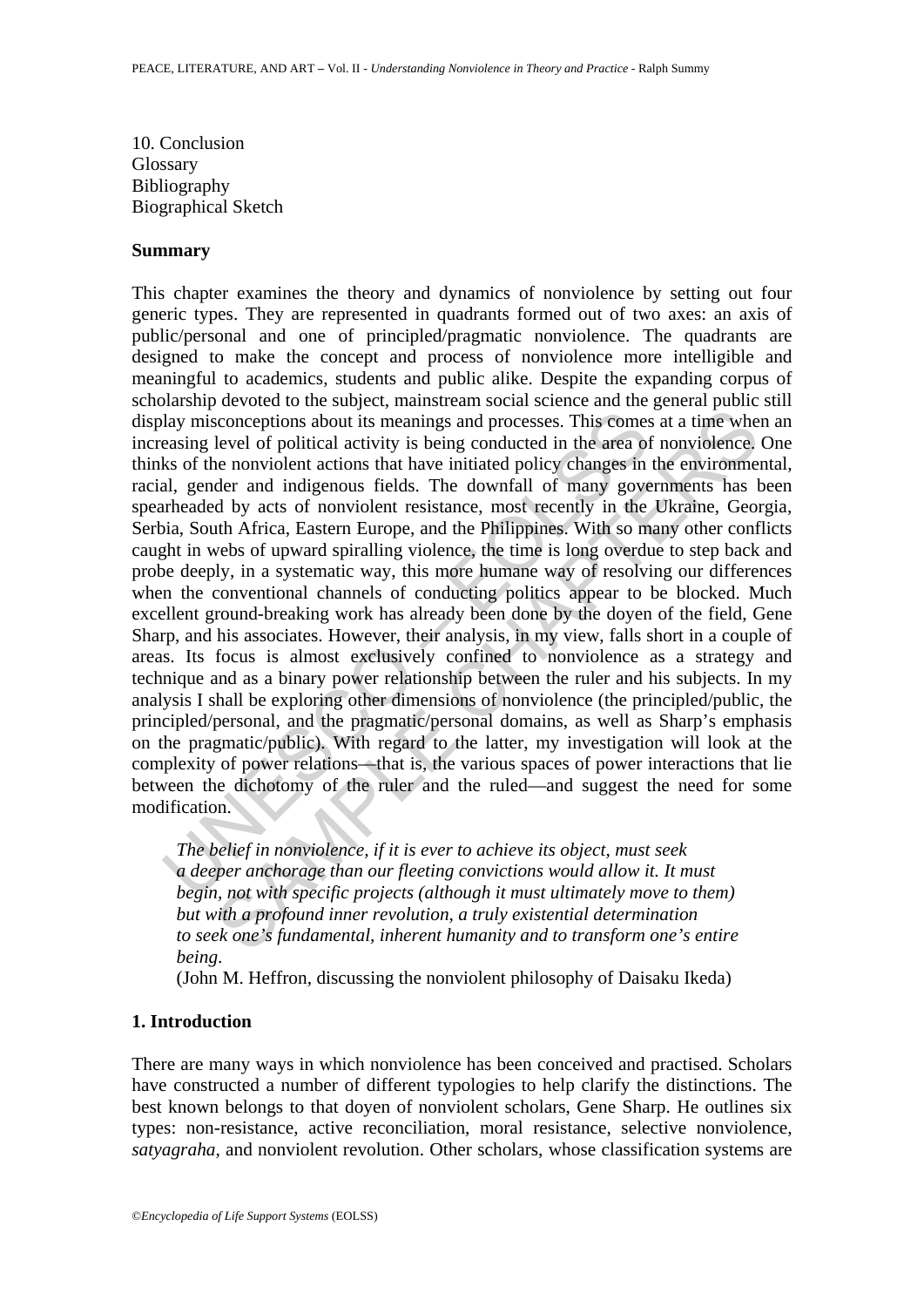occasionally cited, include Mulford Sibley, Theodore Paullin, Douglas G. Bond, Thomas Weber and Robert J. Burrowes, and again Burrowes with his later slightly modified scheme.

ated policy changes in the environmental, racial, gender and indid War ended with predominantly nonviolent uprisings in all the turties except Rumania where it started nonviolently but subsequed violence. The apartheid reg blicy changes in the environmental, racial, gender and indigenous fields.<br>
Ended with predominantly nonviolent uprisings in all the Eastern Europ<br>
xcept Rumania where it started nonviolently but subsequently degenere<br>
xcep Why would I consider adding another typology to the mounting list? My reason is basically to explore an open-ended perspective that can make the concept and process of nonviolence more intelligible and meaningful to academics, students and public alike. Despite the expanding corpus of scholarship devoted to the subject, mainstream social science still displays misconceptions about its meanings and operations. As well, different logics are often invoked in evaluating the effectiveness of nonviolent and violent action. Nonviolence, it seems, has to meet higher standards and a greater number of conditions. This comes at a time when an increasing level of political activity is being conducted in the area of nonviolence. One thinks of the nonviolent actions that have initiated policy changes in the environmental, racial, gender and indigenous fields. The Cold War ended with predominantly nonviolent uprisings in all the Eastern European countries except Rumania where it started nonviolently but subsequently degenerated into violence. The apartheid regime in South Africa, after decades of racial oppression, yielded to a politics of nonviolence as both sides entered into a spirit of reconciliation. The Soviet Union collapsed in 1991 when a right wing coup was successfully countered nonviolently. Many other cases can be cited: two occurred in the Philippines, one against the dictatorial regime of President Ferdinand Marcos and the other against the corrupt regime of President Estrada; the highly autocratic regime of the Shah of Iran was overthrown in 1978 by a primarily nonviolent campaign; arguably the Palestinians' most effective resistance was staged during the largely nonviolent *intifada*; the brutal dictatorship of General Augusto Pinochet in Chile succumbed to a coalition of nonviolent forces in 1988; and the downfall of President Slobodan Milosevic occurred in 2000 after a well-planned and executed nonviolent struggle. Even the Nazis were defeated on a number of occasions by imaginative and persistent acts of nonviolent defiance.

While the tradition of nonviolence can be traced back to ancient Taoist, Buddhist and Jewish scriptures, as well as the philosophy of the New Testament and some of the resistance movements to the imperial edicts of Rome, it is mainly in the past onehundred years that it has become an integral force in shaping people's lives and the political directions of their societies. Arguably the single most important person and the campaign he led in highlighting the immense potential of nonviolence to effect personal and societal change were Mohandas Karamchand Gandhi and the Indian independence movement. He and the success of the movement have inspired campaign after campaign. Albert Einstein, on hearing of Gandhi's death on 30 January 1948, paid him the following much-quoted tribute: "Generations to come, it may well be, will scarce believe that such a one as this ever in flesh and blood walked upon this earth." Even some of his opponents were moved at times to express their unbounded admiration for his dedication to the pursuit of truth and nonviolence. Commented General Jan Christian Smuts of South Africa, the soldier/politician who had imprisoned Gandhi:

It was my fate to be the antagonist of a man for whom even then I had the highest respect. In prison, he had prepared for me a very useful pair of scandals which he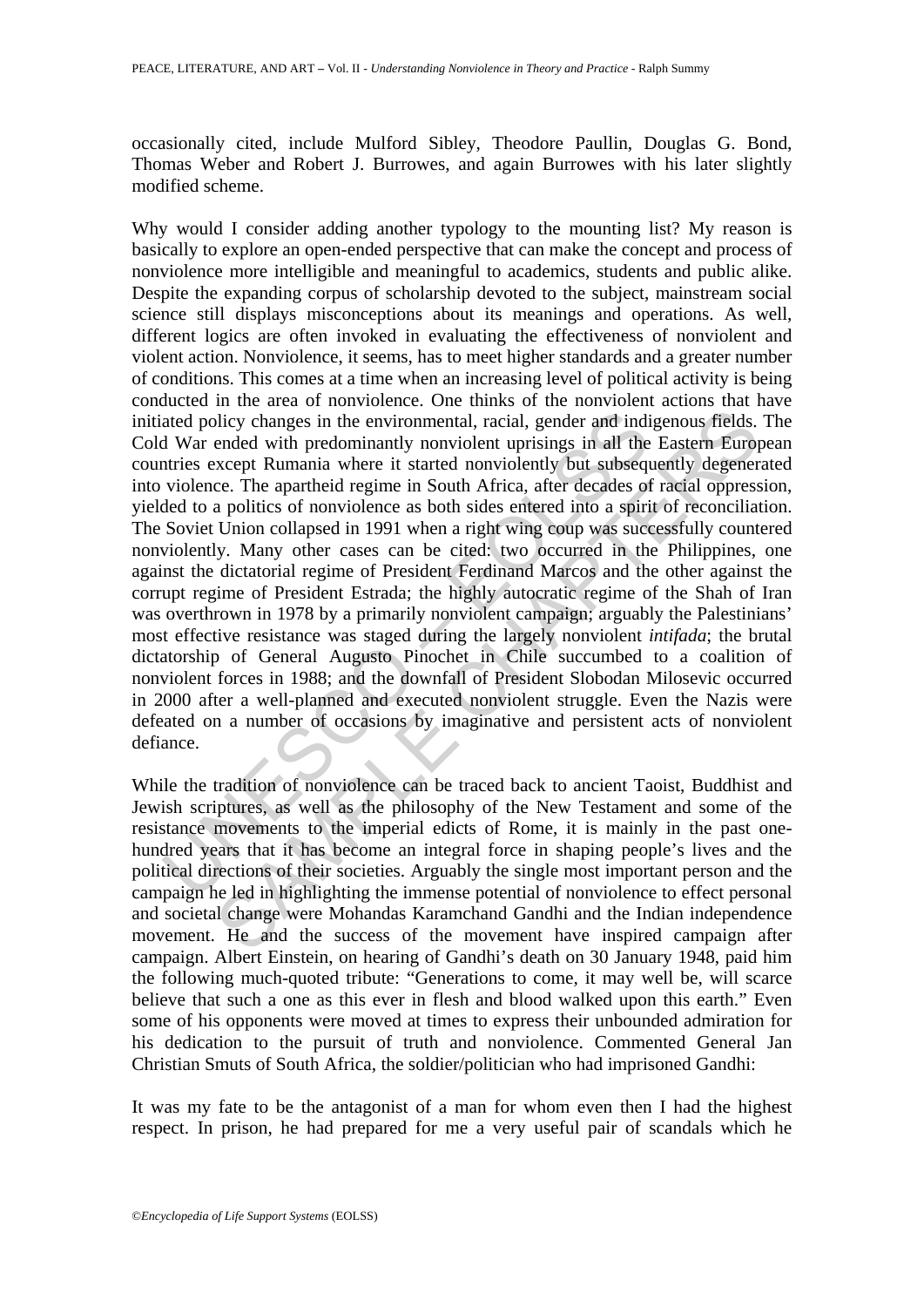presented to me when he was set free. I had worn those sandals for many a summer since then, even though I feel I am not worthy to stand in the shoes of so great a man.

Not only was Gandhi highly esteemed by many of his contemporaries but subsequent generations of nonviolent votaries have seen his life and writings as the inspiration for their commitment. Needless to say, he features prominently in my description of the different dimensions of nonviolence because he was involved, probably more than any other individual, in all four of the quadrants of nonviolence outlined below.

### **2. Difference between Peace and Nonviolence**

Before categorizing the four major types of nonviolence, it might be useful to explain how I see nonviolence differing from peace. The two terms are often used interchangeably, yet in my schema they represent the two sides of the same coin. Peace represents the ultimate goal—what one strives for. Peace can be seen as a quality, an ideal state of being, so that a society or person is at peace. But a society or person is never at nonviolence.

Nonviolence shows the way. It is the means, the method or the road that leads to the goal of peace which in its complete form equates with social justice. Johan Galtung, arguably the founder of modern peace research, says a society would realize its ideal of peace when every person was able to achieve their full physical and mental potential. That is, everyone's basic (ontological) needs would be met and nurtured. He lists these needs as survival/security, well being, identity and freedom. While the struggle to fulfil these needs is unending, the applied commitment to nonviolence moves the individual and society ever closer to their realization.

rchangeably, yet in my schema they represent the two sides of the<br>seents the ultimate goal—what one strives for. Peace can be seents the ultimate goal—what one strives for. Peace can be seently at server at nonviolence.<br>In eably, yet in my schema they represent the two sides of the same coin. Po<br>the ultimate goal—what one strives for. Peace can be seen as a quality<br>of being, so that a society or person is at peace. But a society or person<br>wi Depicting nonviolence as the way to peace does not necessarily reduce it to a mere technique or instrument of political expediency. Going down the nonviolent road can entail the embracing of a living philosophy, the pursuit of a life commitment that strives towards an ideal of peace, incorporating both the concepts of negative and positive peace. Negative peace refers to a state where violence is absent, while positive peace represents the outcome of successfully eliminating the potential for violence. The latter entails the reduction of the instruments of violence (eg, disarmament) and the realization of structures and values that enable people to experience the full range of their ontological needs, without impeding other people's capacities to do the same. Nonviolence, as a philosophy, provides a code of conduct by which a person can seek to structure their life, find their identity, give meaning to their existence, and help to build society in the direction of positive peace.

### **3. Different Roads to Peace**

Instead of nonviolence, there are other roads to peace that people usually follow. The generic forms of these responses to conflict appear in Figure 1. The conventional sector of the sphere refers to the legal, constitutional, diplomatic, and officially endorsed dialogical means at people's disposal. It can include customs and habits of the society if these are part of the ruling group's consensus. In the conventional sector there is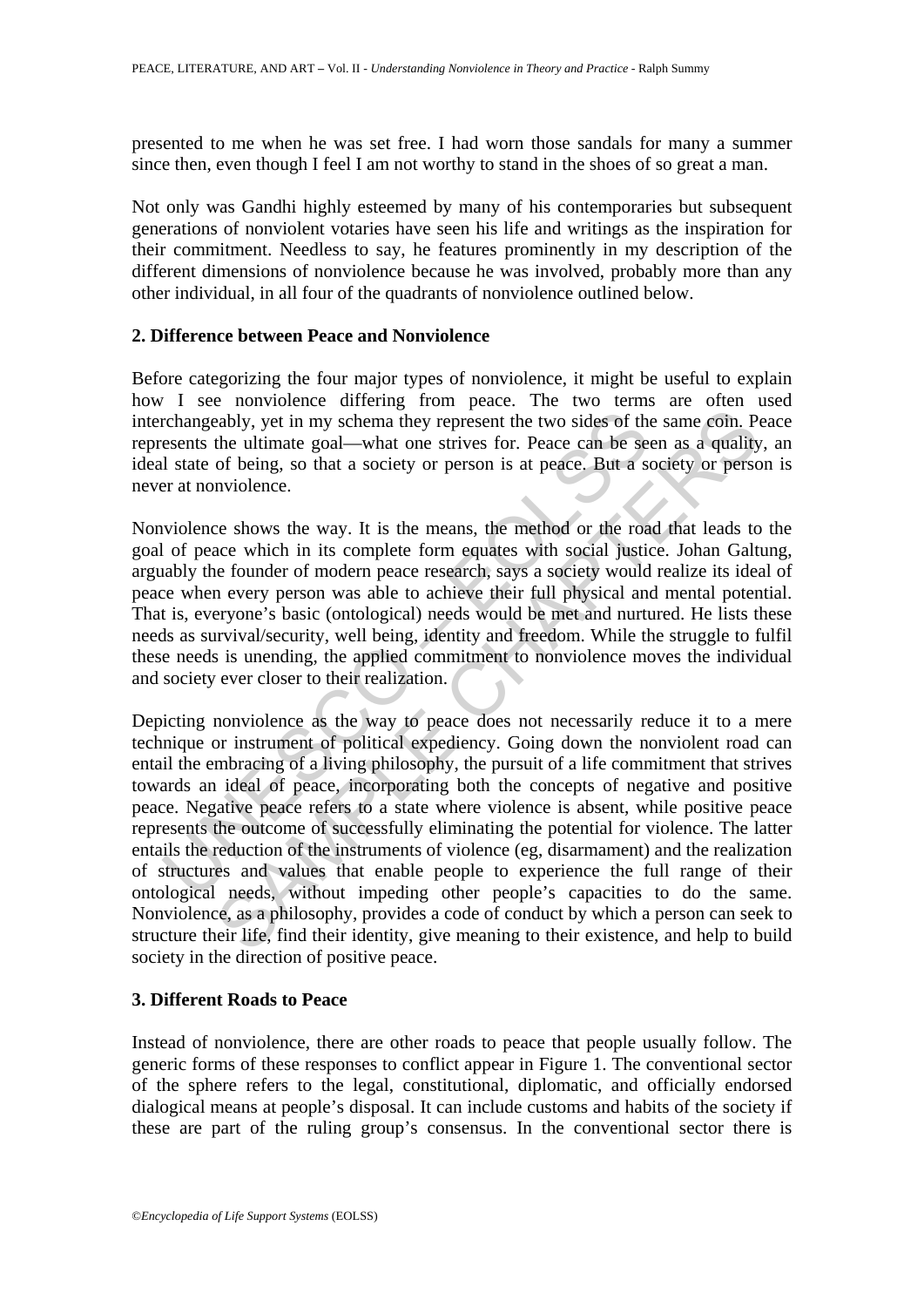theoretically little direct or physical violence, but there can be lots of psychological, structural and cultural violence.



THREE MAIN ROADS TO PEACE

Figure. 1 Three Main Roads to Peace

VOLENT<br>
VIOLENT<br>
VIOLENT<br>
VIOLENT<br>
Figure. 1 Three Main Roads to Peace<br>
conventional response to a conflict situation seems incapable of providing<br>
solution, people generally believe they have only two available options<br>
a When the conventional response to a conflict situation seems incapable of providing a satisfactory solution, people generally believe they have only two available options—to withdraw and accept defeat or resort to the sanction of violence. Various attempts through the ages have been made to 'civilize' violence by introducing such concepts as just war theory, international law and civil rights to constrain its use in the exercise of power. Nevertheless, codes of control have often been contemptuously overridden or quietly ignored. The last century and current one have seen a terrible escalation of violence. The twentieth century was the bloodiest on record—a calculation of over 100 million killed in armed conflict and another 170 million the victims of political murder. In the United States, alone, the number of homicides since the end of World War II, estimated to be 750,000, exceeded the mortalities suffered in all the nation's major wars up to the time of the Second Iraqi War (650,053). Even greater were the number of 'aggravated assaults' (916, 383 in 1999; 336.1 per 100,000). Violence and the counter violence that it engenders are seemingly becoming impossible to contain. The violence sector is siphoning off more of the world's intellectual and material resources and causing greater dislocation of societies and damage to the global environment than ever before in human history.

In the US, the projected fiscal budget for 2006 calls for military expenditures of \$US419 billion plus an extra \$US81 billion is expected in a supplemental budget to cover the anticipated costs of the Iraq and Afghanistan engagements, bringing the total to \$US500 billion in an overall budget of 2.7 trillion. When one adds \$US300 billion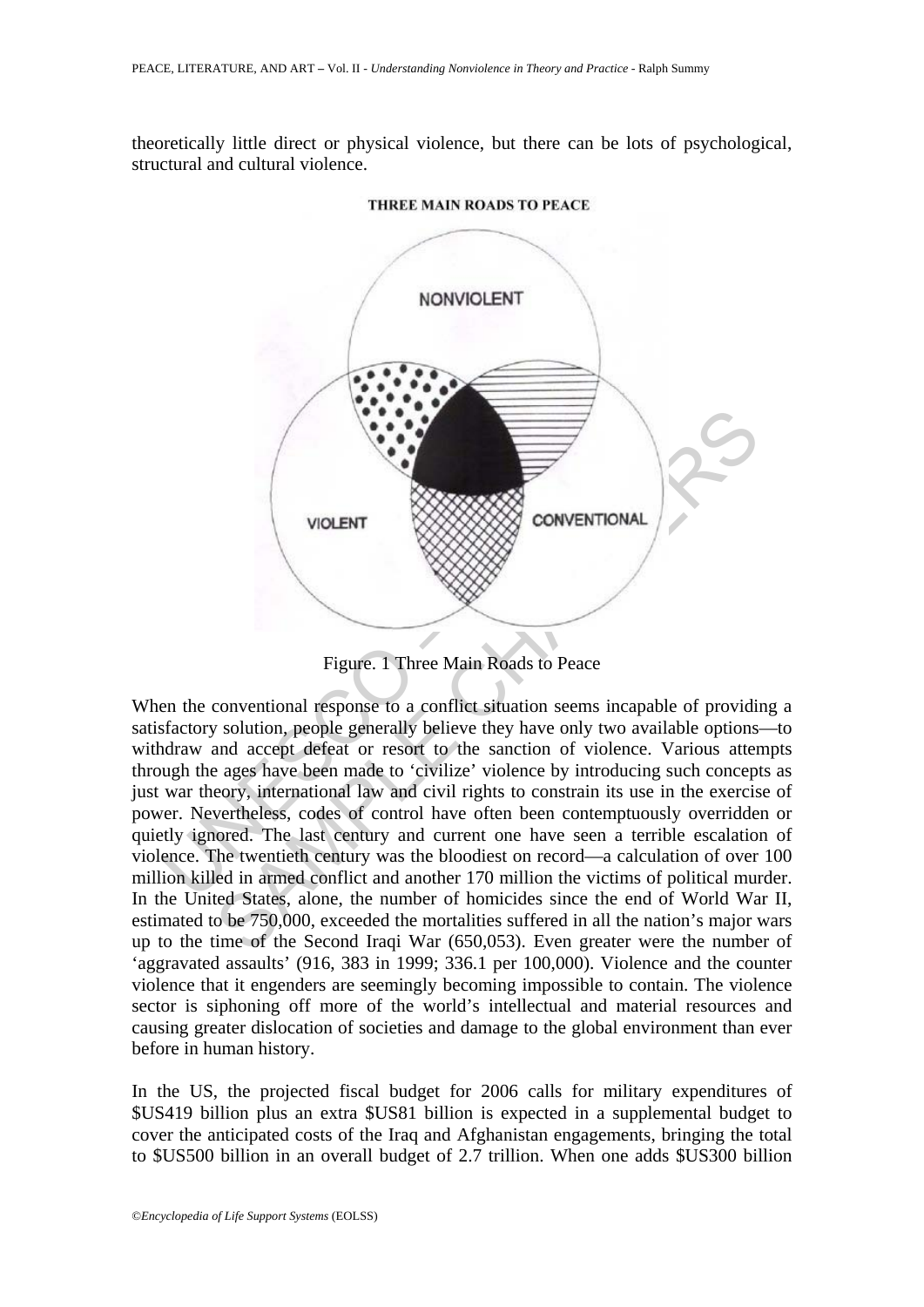continuing to be paid out for previous wars and \$US35 billion for Homeland Security, the grand total of the defence bill comes to \$US835 billion per annum or slightly over 32% of the entire federal budget. This contrasts with a foreign aid allocation of \$US31.8 billion or about 1.2% of governmental projected outlays. The imbalance would suggest more violence in the offing.

#### **4. Obstacles to Nonviolent Option**

ive resistance, avoidance of conflict, submissiveness—turning<br>le for a few nonviolent votaries who practise non-resistance this<br>the sector as a whole the action displayed is exactly the op<br>violence is regarded as operating Despite this growing 'crisis of violence,' the nonviolence sector is seldom considered a viable alternative at any of the various levels of conflict. Whether the conflict is global, inter-state, intra-state, societal (patriarchy, misogyny, racism, workers' grievances, etc) or inter-personal, it is excluded from the so-called 'realistic' options. Why is this so? The first reason is probably ignorance. Nonviolence is often perceived as inaction, passive resistance, avoidance of conflict, submissiveness—turning the other cheek. While for a few nonviolent votaries who practise non-resistance this may be the case, for the sector as a whole the action displayed is exactly the opposite. Secondly, nonviolence is regarded as operating from a position of weakness. Such a view prevails in a discourse where the dominant paradigm depicts political relations as conflictual, and the way for an individual or society to survive and prosper is to exercise 'power over'—and ultimately that means using physical power against the opponent when other measures fail. Thirdly—and following on from the previous point—nonviolent action is generally seen as only effective up to a certain point, when vital interests and values are not at stake and when one is dealing with a relatively benign or reasonable opponent. But once an issue reaches a critical stage with a seemingly intractable and powerful opponent, the *ultima ratio* rests on violence as the way to avoid certain defeat.

sistance, avoidance of conflict, submissiveness—uming the other cha few nonviolent votaries who practise non-resistance this may be the correlation displayed is exactly the opposite. Second is the ce is regarded as operati Fourthly, certain irrefutable truths are ingrained in our thinking, sometimes so deeply that we are unaware of their existence. For example, how many people (if honest with themselves) find lying and cheating acceptable as long as one does not get caught, or that national security (militarily conceived) must take priority over all other considerations. Critical to the acceptance of violence as the ultimate form of conflict resolution is the view that human beings are innately violent. However, recent advances in neuroscience and anthropology empirically demonstrate that such a view is indefensible—that our palaeolithic ancestors (true ancestors in terms of neurological mechanisms) did not exercise, as Piero Giorgi explains, violence against each other, either individually or in an organised manner similar to war. The best evidence in support of our nonviolent prehistory is the general lack of man-to-man direct violence in Palaeolithic art and the nonviolent social organisation of hunter-gatherers who were studied before being physically eliminated or acculturated.

Despite the accumulating evidence that our violence is a learned behaviour, the assumption of a genetically driven violent aggression continues to lie at the root of what we think. We accept uncritically the famous maxim of the Roman General Vegetius, "If you want peace, prepare for war." We seldom challenge the doctrines of deterrence and balance of power, or the slogan "peace through military strength", or the assertion of the US Airforce that "Peace is Our Business". These sayings are so pervasive as to blend unconsciously into our reality. They represent the way things simply are, so that they exist beyond the scope of any questioning.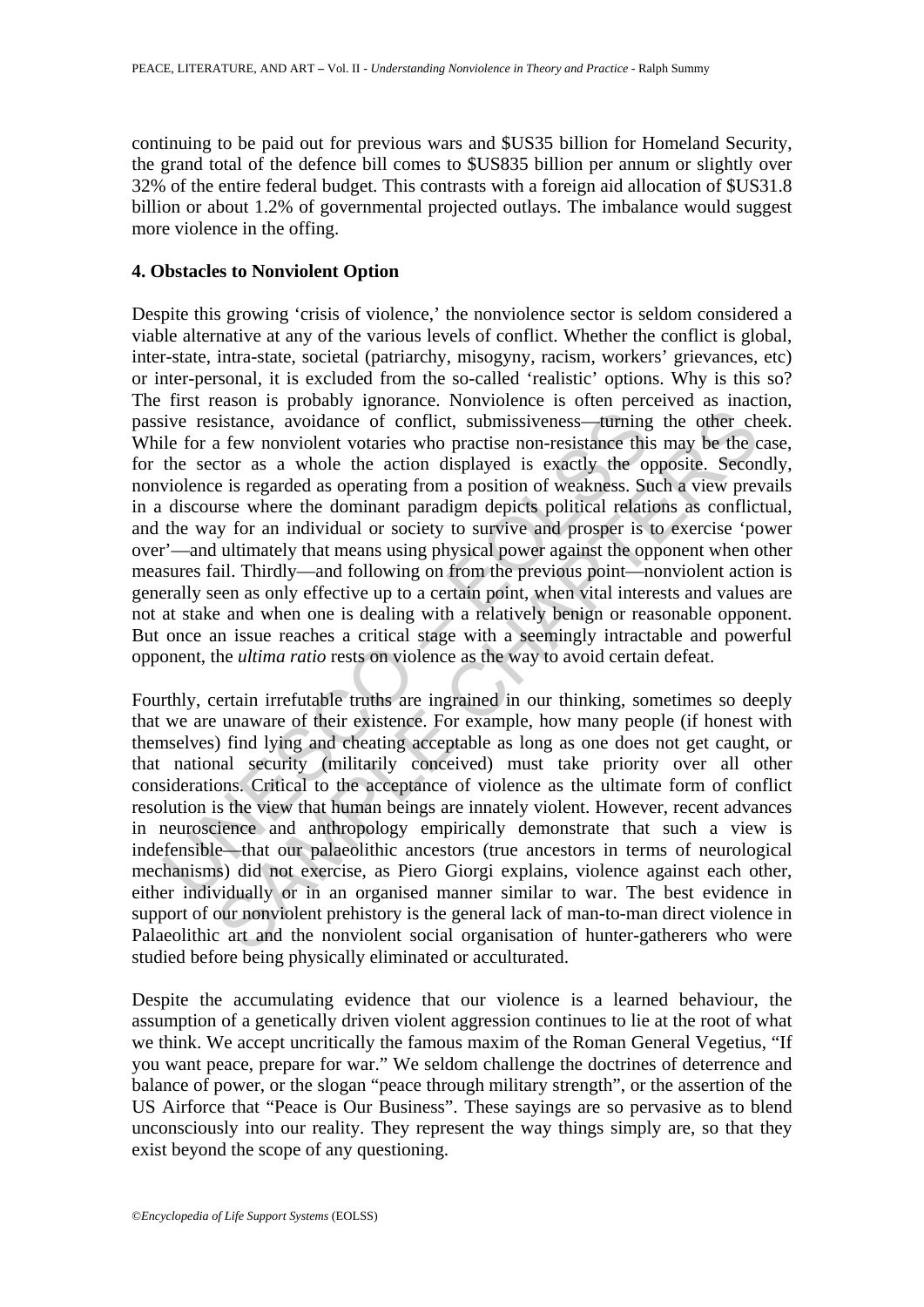Finally, nonviolence requires a change in not only what we think but how we think. Alan Richards lists a number of features associated with the violent mind-set, which, if eliminated, would hold the prospect of opening humankind to the nonviolent path. They include the way we tend to frame conflict in the essentialist terms of good and evil, ignore the importance of history, are unable to cope with paradox, and assume that for every problem there is a solution—what Richards calls the "engineering mind." When one objectifies the 'other,' sees him/her as a dehumanized evil force instead of another complex human being like oneself with a mixture of faults and saving graces, nonviolence will not be entertained. If, as Alexander Solzhenitsyn has written, "the line dividing good and evil cuts through the heart of every human being," the first question for the would-be exponent of counter violence to pose is, "What might I have done to help create the conflict?" That question paves the way for still deploring the deed without denouncing the perpetrator and cutting off the chances of a peaceful resolution.

wiolence requires an understanding of the background to a core into the history of where the opponent is coming from is ence. As the novelist William Faulkner has rightly said: "The pa even past." It is a part of the pres be requires an understanding of the background to a conflict. A failur the history of where the opponent is coming from is a sure receipes as the novelist William Faulkner has rightly sadi: "The past is not dead, st." It Nonviolence requires an understanding of the background to a conflict. A failure to delve into the history of where the opponent is coming from is a sure recipe for violence. As the novelist William Faulkner has rightly said: "The past is not dead. It is not even past." It is a part of the present, so that an enduring resolution of a conflict will not be achieved by ignoring history. Another obstacle to the acceptance of nonviolence stems from an inability to accept paradox—that it might just be possible for two contradictory stories of the same event to each be true. Without recognizing that different truths can exist as two sides of the same coin, it is easy to slip into the dichotomy of my righteousness vs. your venality and deceive oneself into thinking that violence is the way to eradicate the 'other's' corrupt position. A definite solution, mirroring the engineer's technological precision, is seen for every human problem when in reality there may be a raft of responses, each offering only the prospect, to a greater or lesser degree, of possible success.

A reality of incertitude—one encased in nuances and contradictions—describes the world of no easy fixes to which all human beings are consigned. It is a reality that nonviolence can serve much better than violence. Indeed, in my opinion, if humankind expects to survive the  $21<sup>st</sup>$  century, it must be open to considering and nurturing some of the nonviolent paths depicted in the sections that follow.

## **5. Typology of Nonviolence (4 'P's)**

The components of nonviolence can more clearly be understood in terms of their meaning and function by constructing the quadrants of a circle divided by a vertical axis of Principled/Pragmatic and a horizontal axis of Personal/Public (See Figure 2). These two axes of 'Ps' not only form the quadrants that help us to see how different types of nonviolence are conceived and practised but they also suggest an overview of how the parts might be integrated into an organic whole for grappling with today's problems. Despite each of the quadrants being analysed separately, most of the practitioners of nonviolence operate in at least two, and sometimes the more dedicated votaries in all four categories. Thus, as with most typologies, it is important not to categorize people as this or that type, but to openly acknowledge that there might be an overlap and that people also change, moving in and out of the quadrants as well as leaving the nonviolent sector altogether.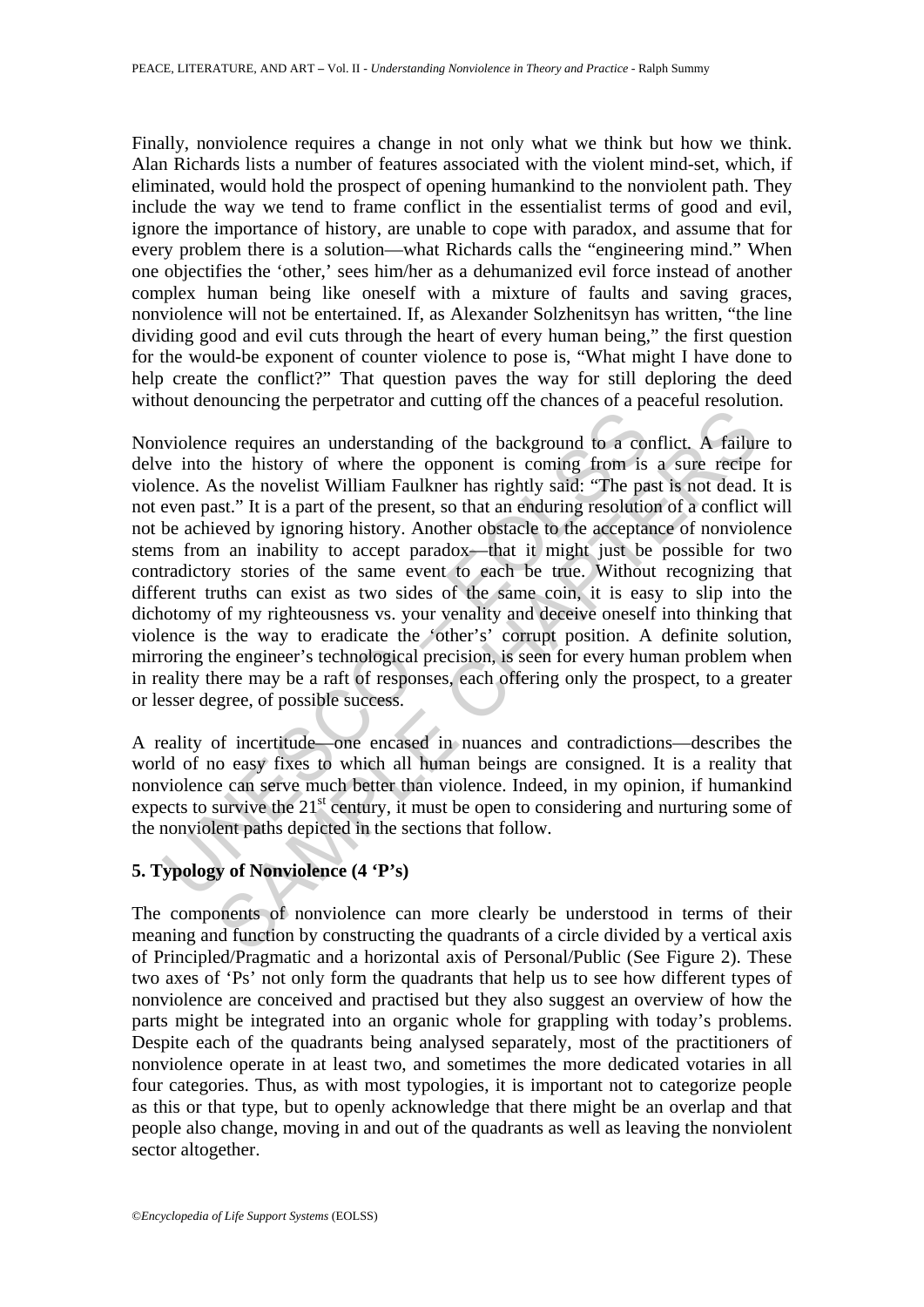

Figure 2. Typology of Nonviolence

#### **6. Quadrant A: Principled/Personal**

This quadrant represents an inward-looking nonviolence that focuses on the purity of one's own thoughts, words and deeds. It can be religious based or derived from a secular code of morality. All of the major religions have traditions within them that concentrate solely on the salvation of the individual and/or carrying out the will of a superior cosmic force. Worldly existence is a constant struggle for the individual to be in harmony with a greater whole. Nonviolence assumes the quality of an intrinsic good, central to the way all personal (and sometimes in-group) issues are framed and need to be resolved.

# TO ACCESS ALL THE **39 PAGES** OF THIS CHAPTER, Visit[: http://www.eolss.net/Eolss-sampleAllChapter.aspx](https://www.eolss.net/ebooklib/sc_cart.aspx?File=E1-39A-29)

#### **Bibliography**

- - -

Ackerman, P. and C. Kruegler (1994). *Strategic Nonviolent Conflict: The Dynamics of People Power in the Twentieth Century*, 366 pp. Westport, CN: Praeger. [This work, out of the Sharpian school, examines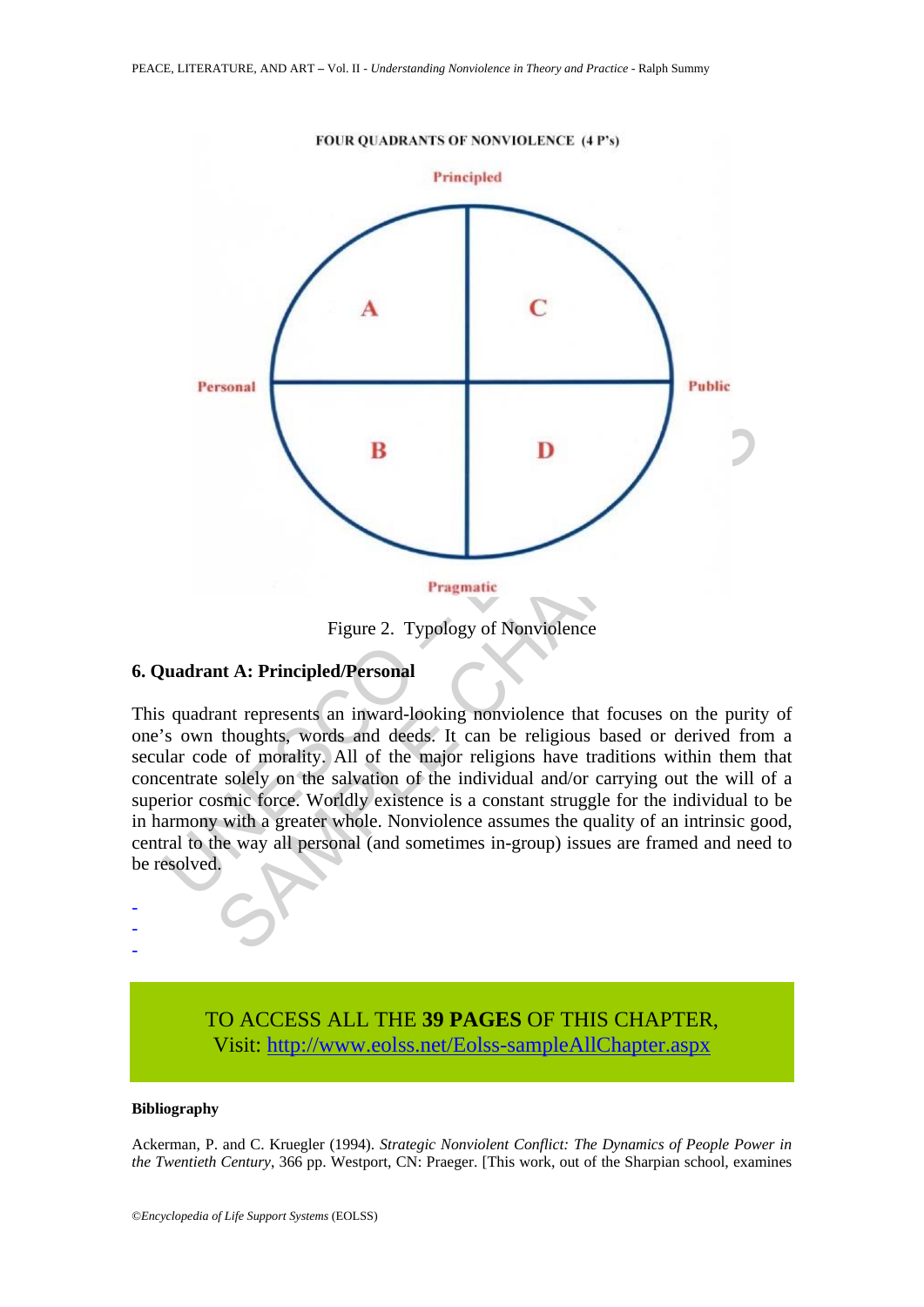the principles of strategic nonviolence and sees how they were applied in six nonviolent campaigns of the last century].

Ackerman, P. and J. Duvall (2000). *A Force More Powerful: A Century of Nonviolent Conflict*, 544 pp. New York: St. Martin's Press. [A lucid analysis of some of the important nonviolent struggles of the past one hundred years, this book is deeply influenced by the approach of Gene Sharp. It is an excellent text for students that are accompanied by one of the best films ever produced on nonviolent political campaigns].

Ashe, G. (1968). *Gandhi*, 404 pp. New York: Stein and Day. [This comprehensive biography of the 'whole' Gandhi is set in a framework easily comprehensible to westerners].

Banerjee, M. (2000). *The Pathan Unarmed: Opposition & Memory in the North West Frontier*, 238 pp. Karachi/New Delhi: Oxford University Press. [This is the story of the warrior Pathans, who conducted a Muslim movement of nonviolence along Gandhian principles during the independence struggle against Britain. For their conscientious pursuit of nonviolence and opposition to partition in 1947, they and their leader, Abdul Gaffar Khan, have been ostracized and punished by successive Pakistan governments].

eer, R. (2000). *Popular Dissent*, *Human Agency and Global Politics*, 289<br>bridge University Press. [The author argues that nonviolent dissent has<br>anational; it has also become an array of political practices that challeng (2000). *Popular Dissent, Human Agency and Global Politics*, 289 pp. Cambridge.<br>
Chiversity Press. [The author argues that nonviolent dissent has become more<br>
Liniversity Press. [The author argues that nonviolent dissent Bleiker, R. (2000). *Popular Dissent, Human Agency and Global Politics*, 289 pp. Cambridge, UK: Cambridge University Press. [The author argues that nonviolent dissent has become more than transnational; it has also become an array of political practices that challenge the spatial logic through which national boundaries frame international relations].

Bondurant, J.V. (1988). *Conquest of Violence: The Gandhian Philosophy of Conflict*, 281 pp. Princeton, NJ: Princeton University Press. [This incisive account of Gandhi's nonviolent philosophy delves into the heart of his dialectic search for truth].

Brock, P. (1972). *Pacifism in Europe to 1914*, 556 pp. Princeton, NJ: Princeton University Press. [This work is a comprehensive historical account of European pacifism from the early Christian church to the onset of World War I].

Brock, P. (1990). *The Quaker Peace Testimony 1660 to 1914*, 387 pp. York, UK: Sessions Bok Trust. [This work traces the history of the Quaker peace testimony from its pronouncement to the onset of World War I].

Brock, P. and N. Young (1999). *Pacifism in the Twentieth Century*, 436 pp. Syracuse, NY: Syracuse University Press. [This book is centered on an analysis of various nonviolent movements of the twentieth century that were advocating personal non-participation in war of any kind].

Burrowes, R. J. (1995). *The Strategy of Nonviolent Defense: A Gandhian Approach*, 367 pp. Albany, NY: State University of New York Press. [To develop a strategic theory for nonviolent defense, the author weaves together insights from the military theory of von Clausewitz, the nonviolence of Gandhi, and the conflict and human needs theory of John Burton].

Chabot, S. and S. Vinthagen. (2004). From Techniques to Repertoires: Studying Nonviolent Action in World Politics. Paper presented at IPRA Conference, Sopron, Hungary. 22 pp. [This paper challenges the Sharpian consent theory, arguing that the contentious repertoire concept, which accounts for the cultural and political context, provides a more promising approach].

Eglitis, O. (1993). *Nonviolent Action in the Liberation of Latvia*, 72 pp. Cambridge, MA: Albert Einstein Institution. [The author traces the history of Latvian nonviolent resistance to the Soviet occupation that began in 1940 and culminated in the country's liberation in January 1991. The liberation resulted from a period of intensive nonviolent actions called 'the awakening' initiated as far back as April 1988].

Galtung, J. (1989). *Nonviolence and Israel/Palestine*, 79 pp. Honolulu: University of Hawai'i Institute for Peace. [This work looks at the Israel/Palestinian conflict, but its enduring contribution is the setting out of the 'Great Chain of Nonviolence' hypothesis].

Galtung, J. (1996). *Peace By Peaceful Means: Peace and Conflict, Development and Civilization*, 280 pp. London: Sage Publications. [This book ties together four of the major theoretical approaches to peace: peace theory, conflict theory, development theory, and civilization theory].

Gandhi, M.K. (1982). *An Autobiography or the Story of My Experiments with Truth*, 454 pp. Harmondsworth, UK: Penguin. [This is generally considered the best concise collection of Gandhi's writings, explaining many aspects of his nonviolent philosophy].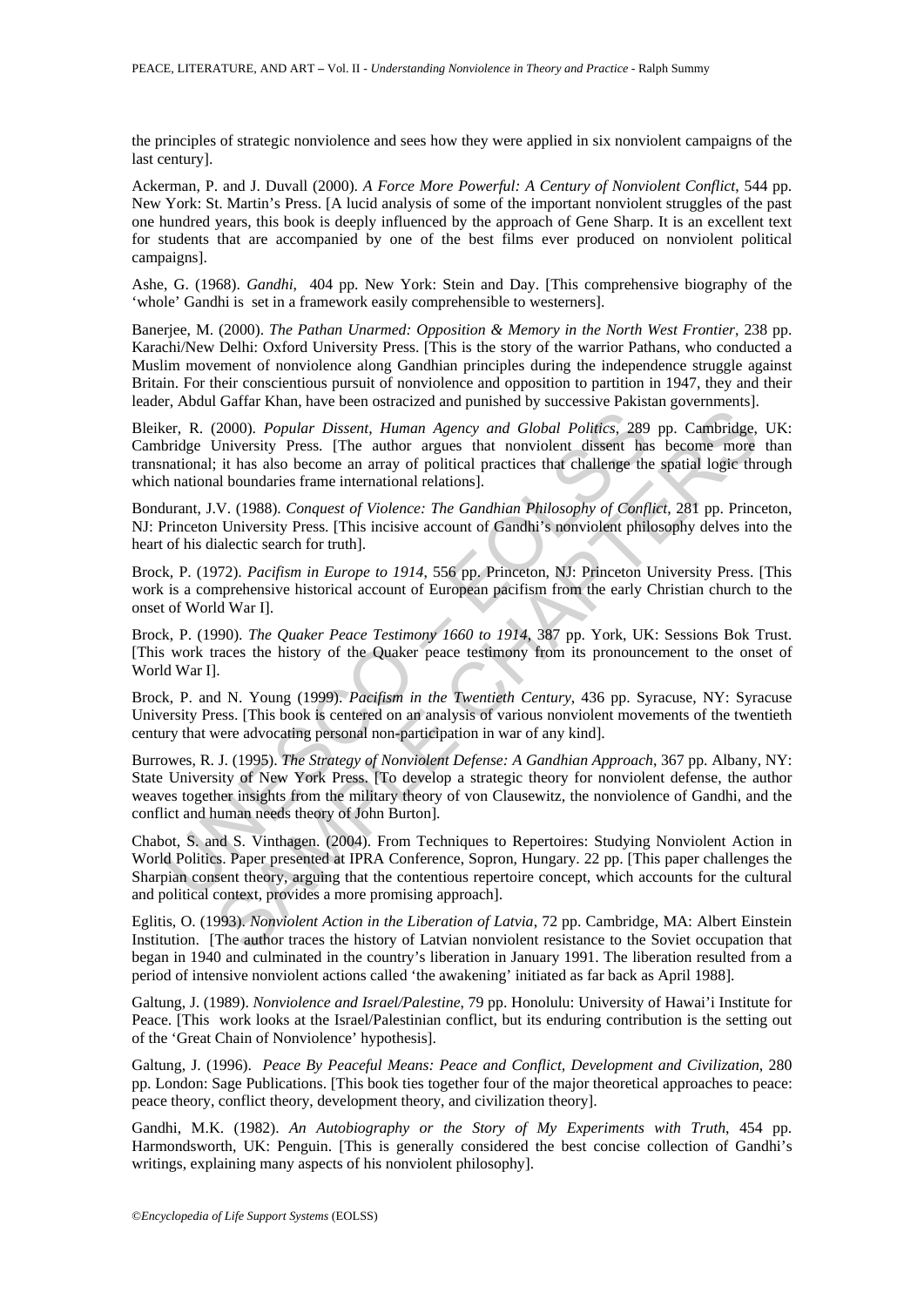Gandhi, M.K. (1939). *Hind Swaraj*, 110 pp. Ahmedabad: Navajivon. [This small book sets out the principles and structures of Gandhi's 'constructive program' or how he saw the creation of the nonviolent society].

Georgi, P. (2001). *The Origins of Violence By Cultural Evolution*, 2<sup>nd</sup> ed., 214 pp. Brisbane: Minerva E & S. [The author presents evidence from neurological science and anthropology to substantiate his claim that human beings are not congenitally violent].

Heffron, J.M. (2003). The Nonviolent Philosophy of Daisaku Ikeda. *Peace & Policy: Dialogue of Civilizations for World Citizenship* **8**, 103-105. [This article provides a concise outline of Ikeda's thinking behind his struggles for world peace through dialogue].

Helvey, R.L. (2004). *On Strategic Nonviolent Conflict: Thinking About the Fundamentals*, 178 pp. Cambridge, MA: Albert Einstein Institution. [This book looks at nonviolence from the perspective of designing an efficacious strategy in the waging of a conflict.].

Ingram, C. ed. (1990). *In the Footsteps of Gandhi: Conversations with Spiritual Social Activists*, 284 pp. Berkeley, CA: Parallax Press. [The author describes the nonviolent contributions of twelve renowned activists and then discloses the interviews she conducted with her subjects].

Iyer, R. ((1983). *The Moral and Political Thought of Mahatma Gandhi*, 2<sup>nd</sup> ed., 278 pp. London: Concord Grove Press. [This is one of the classic works outlining the philosophy of Gandhi].

Martin, B. (1984). *Uprooting War*, 298 pp. London: Freedom Press. [This book approaches nonviolence from an anarchist perspective and contains some criticisms of the Sharpian dichotomic theory].

Martin, B. (1989). Gene Sharp's Theory of Power. *Journal of Peace Research* **26**(2), 213-222. [While acknowledging the major contribution of Sharp to nonviolent scholarship, this article represents one of the first and most profound critiques of his approach].

McGuinness, K. (1993). Gene Sharp's Theory of Power: A Feminist Critique of Consent. *Journal of Peace Research* **30**(1), 101-115. [This is a frequently cited critique of the Sharpian approach].

eley, CA: Parallax Press. [The author describes the nonviolent contribution<br>is sits and then disclosse the interviews she conducted with her subjects].<br>R. ((1983). *The Moral and Political Thought of Mahatma Gandht*)<sup>2nd</sup> 3: Parallax Press. [The author describes the nonviolent contributions of twelve reno-<br>then discloses the interviews she conducted with her subjects].<br>
SB1, The Moral and Political Thought of Mahatma Gandhit,  $2^{nd}$  ed., 2 Miniotaite, G. (2002). *Nonviolent Resistance in Lithuania: A Story of Peaceful Liberation*, 98pp. Cambridge, MA: Albert Einstein Institution. [The author provides an historical account of Lithuanian nonviolent resistance to russification beginning in the  $19<sup>th</sup>$  Century and ending with the overthrow of the Soviet Union in 1990 and the development of elements of a civilian-based defense policy for the newly liberated country].

Paige, G.D. (2002). *Nonkilling Political Science*, 239 pp. www.Xlibris.com: Xlibris Corporation. [A major break through in the field of nonviolence, this book cogently argues the case for a rejection of the current 'killing' paradigm of political science and its replacement with one of nonkilling].

Powers, R.S. and W.B. Vogele, eds. (1997). *Protest, Power, and Change: An Encyclopedia of Nonviolent Action from ACT-UP to Women's Suffrage*, 610 pp. New York & London: Garland Publishing, Inc. [A collection of people, organizations, campaigns, concepts, etc pertaining to nonviolence, this encyclopedia is a valuable reference work].

Roberts, A. (1991). *Civil Resistance in the Eastern European and Soviet Revolutions*, 43 pp. Cambridge, MA: Albert Einstein Institution. [The author outlines a cautious approach to the nonviolent resistance movements that brought down communism in Eastern Europe and the Soviet Union, attaching importance to a convergence of events that were occurring at that time].

Roy, R. (1984). *Self and Society: A Study in Gandhian Thought*, 205 pp. New Delhi/London: Sage Publications. [This book is a systematic reconstruction of Gandhi's thoughts about human beings and their relationship with society and nature, viewed against the backdrop of the inadequacies of related western thought].

Satha-Anand, C. (1993) The Nonviolent Crescent: Eight Theses on Muslim Nonviolent Actions. *Islam and Nonviolence* (eds. G. Paige, C. Satha-Anand and S. Gilliatt), 7-26. Honolulu: Center for Global Nonviolence. [The author argues that Islam already possesses the qualities necessary for conducting successful nonviolent actions].

Schock, K. (2005). *Unarmed Insurrections: People Power Movements in Nondemocracies*, 294 pp. Minneapolis, MN: University of Minnesota Press. [This book points out nineteen common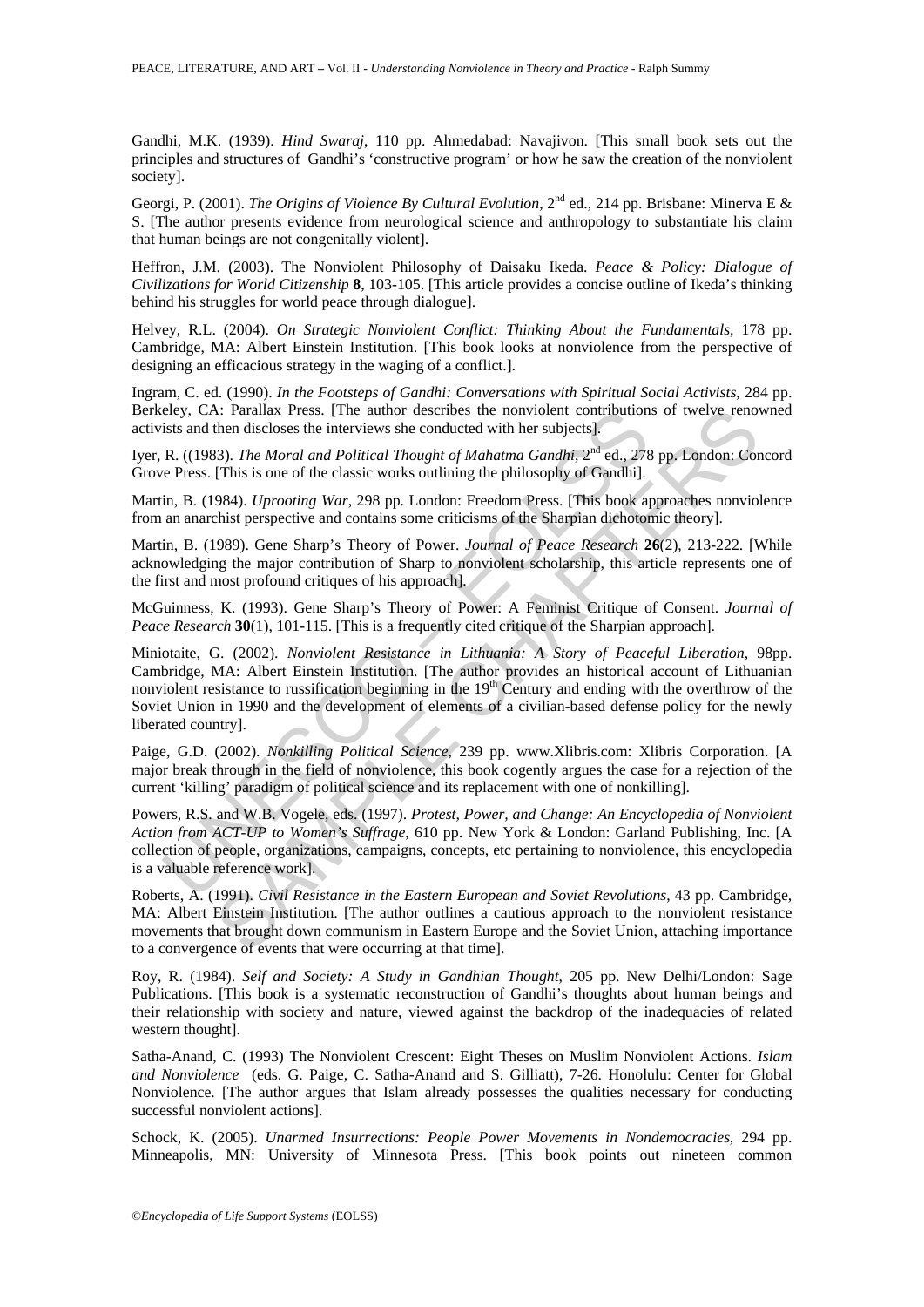misconceptions about nonviolent political action, and demonstrates how people with only limited knowledge of the strategic principles of nonviolence are able to conduct effective campaigns against repressive elites by resorting to devices selected from their familiar 'toolbox'].

Sharp, G. (1968). Types of Principled Nonviolence. *Nonviolent Direct Action, American Cases: Social-Psychological Analyses* (eds. A.P. Hare and H.H. Blumberg), 273-313. Washington/Cleveland: Corpus Books. [This is one of the earliest and most often cited typologies of nonviolence. It outlines six types with a seventh that might be emerging.

Sharp, G. (1973). *The Politics of Nonviolent Action*, 902 pp. Boston: Porter Sargent Publisher. [A seminal work on nonviolent politics, written in three volumes, it remains today the starting point of scholarship on nonviolence].

Sharp, G. (1979). *Gandhi As a Political Strategist*, 357 pp. Boston: Porter Sargent Publisher. [This book is a collection of Sharp's essays that disclose the principles and effectiveness of Gandhi's nonviolent strategy].

Sharp, G. (2003). *From Dictatorship to Democracy: A Conceptual Framework for Liberation*, 88 pp. Cambridge, MA: Albert Einstein Institution. [This monograph is directed at those activists wanting strategic information as to how a dictator might be toppled nonviolently. Originally published in Thailand for distribution among Burmese dissidents, it has since been used in other parts of the world and has been published in twelve different languages].

Sharp, G. (2003). *There Are Realistic Alternatives*, 54 pp. Cambridge, MA: Albert Einstein Institution. [This monograph is a concise introduction to Sharp's approach to the conducting of nonviolent political action. It has served as a useful handbook for activists wanting to overcome repressive policies or regimes].

Sharp, G. (2005). *Waging Nonviolent Struggle: 20<sup>th</sup> Century Practice and 21<sup>st</sup> Century Potential, 403 pp.* Manchester, NH: Extending Horizon Books. [Containing 39 chapters, a glossary of terms and an index of 2,000 terms, this book examines the historical use of nonviolent struggle, from which the conclusion is drawn "that this form of struggle, if understood accurately and applied intelligently, is a viable alternative to violence and a practical way to face future major conflicts"].

Sibley, M. ed. (1963). *The Quiet Battle: Writings on the Theory and Practice of Non-violent Resistance*, 386 pp. Boston: Beacon Press. [A classic of nonviolence writings, this book contains chapters on theoretical perspectives and on campaigns from the time of the Roman Empire to the Cold War]

p, G. (2003). *From Dictatorship to Democracy: A Conceptual Framework*, b, eicepting to *Democracy: A Conceptual Framework*, progressies information as to how a dictator might be toppled nonviolently. Originally istributio 2003). *From Dictatorship to Democracy:* A Conceptual *Framework* for *Liberation*, 83<br>MA: Albert Einstein Institution. [This monograph is directed at those activists wa<br>mation as to how a dictator might be toppled nonvio Smithey, L. and L.R. Kurtz (1999). We Have Bare Hands: Nonviolent Social Movements in the Soviet Bloc. *Nonviolent Social Movements: A Geographical Perspective* (eds. S. Zunes, L.R. Kurtz and S.B. Asher), 96-124. Oxford: Blackwell Publishing Ltd. [This chapter examines how the communist regimes in Eastern Europe collapsed primarily through the power of nonviolent action by the Europeans themselves].

Spodek, H. (1970-71). On the Origins of Gandhi's Political Methodology: The Heritage of Kathiawad and Gujarat. *Journal of Asian Studies* **30**(2), 361-372. [This is a work that explores the formative factors in Gandhi's holistic approach to nonviolence].

Summy, R. (1983). One Person's Search for a Functional Alternative to Violence. *Gandhi Marg* **49**, 26- 44. [The 'one person' is Gene Sharp whose shift in approach is questioned and an explanation attempted].

Summy, R. (1994). Nonviolence and the Case of the Extremely Ruthless Opponent. *Pacifica Review* **6**(1), 1-29. [This article sets out the dependency theory of power and illustrates how, when using it, nonviolence has been effective against some of the world's most ruthless political leaders].

Summy, R. (2000). Pedagogy of Peacemaking: A Nonviolence Narrative. *New Horizons in Education* **102**, 40-54. [This work tells the story of how some innovative nonviolent methods overcame the abrogation of civil liberties by a highly repressive government].

Summy, R. (2002). A Nonviolent Response to September 11. *Social Alternatives* **21**(2), 10-20. [This article, which also appears on the website of TFF, looks at how a nonviolent votary might have responded to the terrorist attack of 9/11].

Tilly, C. (1995). *Popular Contention in Great Britain, 1758-1834*, 302 pp. Cambridge, MA: Harvard University Press. [Following on from the sociological history of conflict framed in the contentious